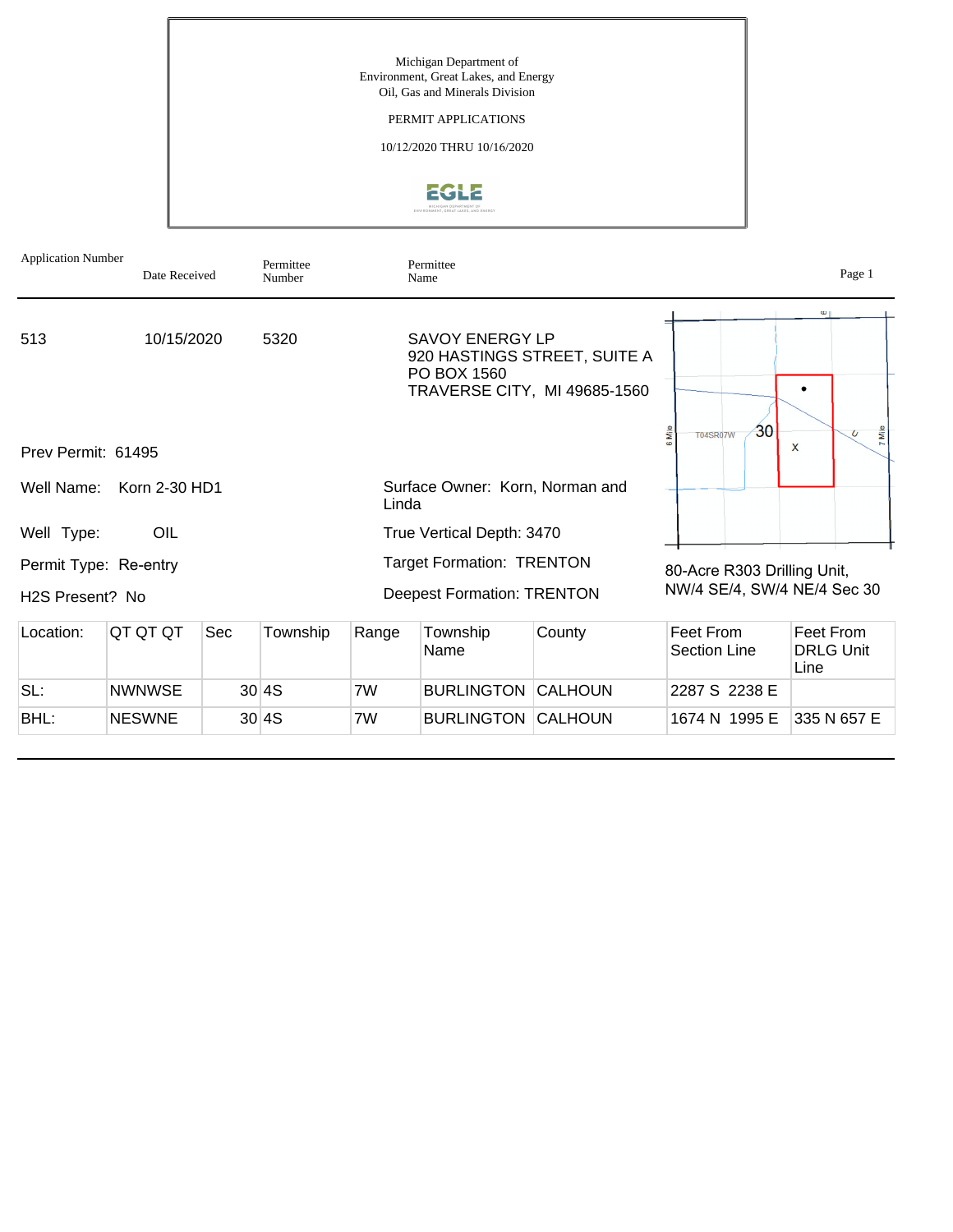|                                |                                 |                                     |          | Michigan Department of<br>Oil, Gas and Minerals Division<br>PERMIT LIST<br>10/12/2020 THRU 10/16/2020 | Environment, Great Lakes, and Energy           |        |                                  |                        |                               |
|--------------------------------|---------------------------------|-------------------------------------|----------|-------------------------------------------------------------------------------------------------------|------------------------------------------------|--------|----------------------------------|------------------------|-------------------------------|
|                                |                                 |                                     |          |                                                                                                       |                                                |        |                                  |                        |                               |
| Permit Number                  | <b>Issue Date</b>               | Permittee<br>Number                 |          | Permittee<br>Name                                                                                     |                                                |        |                                  | Page 1                 |                               |
| 61501                          | 10/14/2020                      | 6310                                |          |                                                                                                       | <b>CORE ENERGY LLC</b>                         |        |                                  |                        |                               |
|                                | API Well No: 21-137-29780-01-00 |                                     |          |                                                                                                       | 1011 NOTEWARE DRIVE<br>TRAVERSE CITY, MI 49686 |        | ٠                                |                        |                               |
|                                |                                 |                                     |          |                                                                                                       |                                                |        |                                  | 42                     |                               |
| Prev Permit: 29780<br>$1 - 12$ |                                 | Well Name: AXFORD, HENRY W JR ET UX |          |                                                                                                       | Surface Owner: BCT Farm, LLC                   |        |                                  |                        | <b>T31NR02W</b>               |
| Well Type:                     | COI (CO2 Injection)             |                                     |          |                                                                                                       | True Vertical Depth: 5044FT                    |        |                                  |                        |                               |
| Permit Type: Convert           |                                 |                                     |          |                                                                                                       | Target Formation: A-1 CARBONATE                |        |                                  | S.O. 03-2020, Dover 12 |                               |
| H2S Present? No                |                                 |                                     |          |                                                                                                       | Deepest Formation: NIAGARAN BROWN              |        | Unit                             |                        |                               |
| Location:                      | QT QT QT                        | Sec                                 | Township | Range                                                                                                 | Township<br>Name                               | County | Feet From<br><b>Section Line</b> |                        | Feet From<br><b>DRLG Unit</b> |

|      |               |        |    | Name         |               | Section Line | <b>DRLG Unit</b><br>Line |
|------|---------------|--------|----|--------------|---------------|--------------|--------------------------|
| SL:  | <b>NESWNW</b> | 12 31N | 2W | <b>DOVER</b> | <b>OTSEGO</b> | 1600 N 721 W |                          |
| BHL: | <b>NESWNW</b> | 12 31N | 2W | <b>DOVER</b> | <b>OTSEGO</b> | 1600 N 721 W |                          |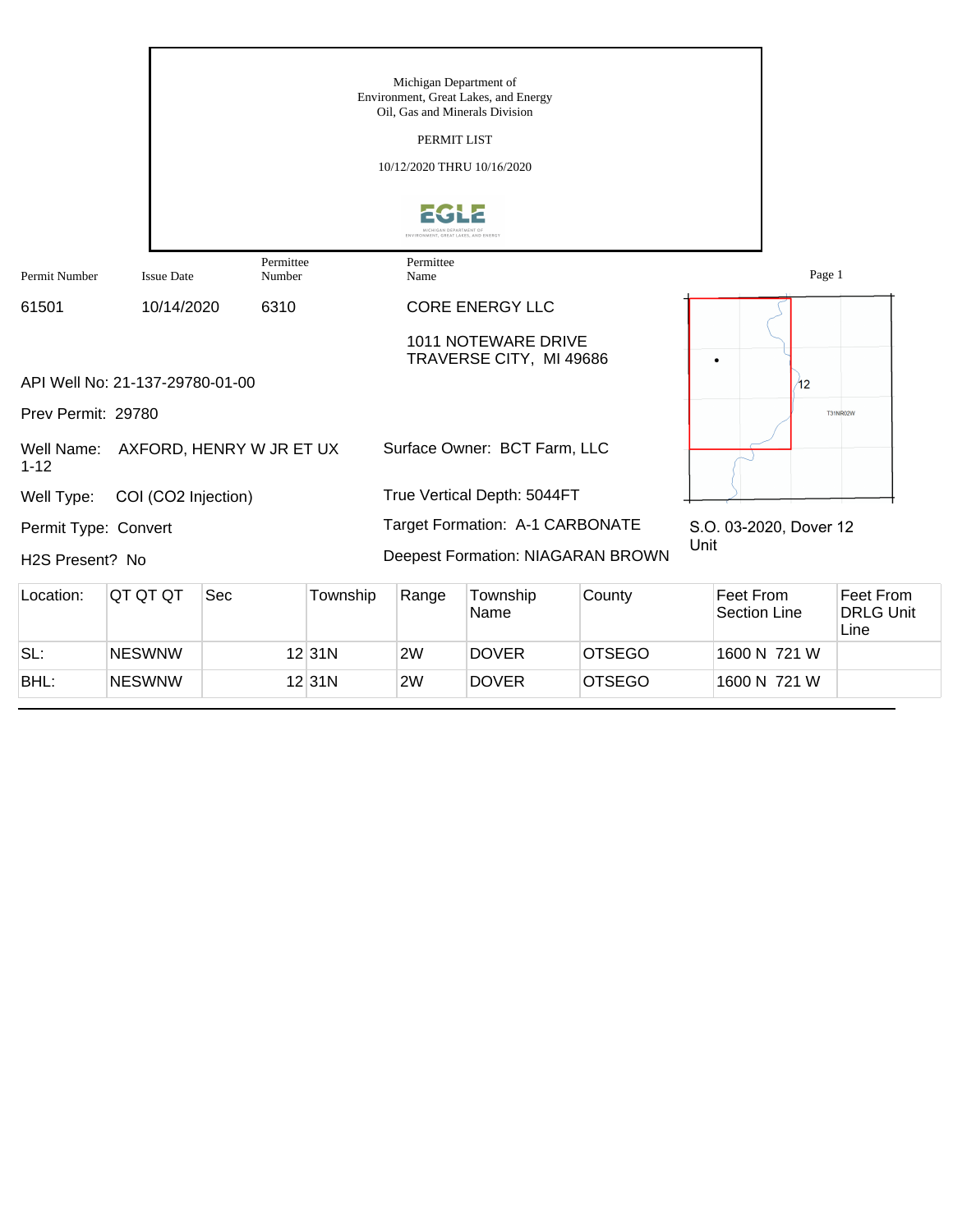Environment, Great Lakes, and Energy

Oil, Gas and Minerals Division

Updated Permits

10/12/2020 THRU 10/16/2020



Permit Number Permittee Name Page 1

## **PLUGGING INSTRUCTIONS ISSUED:**

Permittee Number

51072 6361 RIVERSIDE ENERGY MICHIGAN LLC 10691 EAST CARTER ROAD SUITE 201 TRAVERSE CITY, MI 49684

API Well Number: 21-029-51072-00-00

Well Name: EDWARDS A1-32

Plug Inst. Issue Date: 10/9/2020

| Location | <b>IOT OT OT</b> | <b>Sec Township</b> | Range | Township Name | County             | Feet From Section<br>Line | <b>Feet From DRLG</b><br>Unit |
|----------|------------------|---------------------|-------|---------------|--------------------|---------------------------|-------------------------------|
| SL:      | ISENWNW          | $32$ $32N$          | 16W   | l WILSON      | <b>ICHARLEVOIX</b> | 892 N 740 W               |                               |
| BHL:     | ISENWNW          | 32 32N              | ۱6W   | WILSON        | <b>CHARLEVOIX</b>  |                           |                               |

Comment: App to P&A expires on 10/9/21

CONSUMERS ENERGY CO

1945 W PARNALL RD JACKSON, MI 49201

API Well Number: 21-113-09801-00-00

Well Name: JAGER, NELLIE 1

Plug Inst. Issue Date: 10/7/2020

| Location | <b>OT OT OT</b> | <b>Sec</b> Township | Range | <b>Township Name</b> | Countv            | Feet From Section<br>Line | Feet From DRLG<br>Unit |
|----------|-----------------|---------------------|-------|----------------------|-------------------|---------------------------|------------------------|
| SL:      | <b>ICNNWNE</b>  | 15 21 N             | 7W    | <b>RIVERSIDE</b>     | <b>IMISSAUKEE</b> | 330 N 660 W               |                        |
| $ BHL$ : | <b>CNNWNE</b>   | 15 I 21 N           | 7W    | I RIVERSIDE.         | <b>IMISSAUKEE</b> | 330 N 660 W               |                        |

Comment: App to P&A expires on 10/7/21

<u>. . . . . . . . . .</u>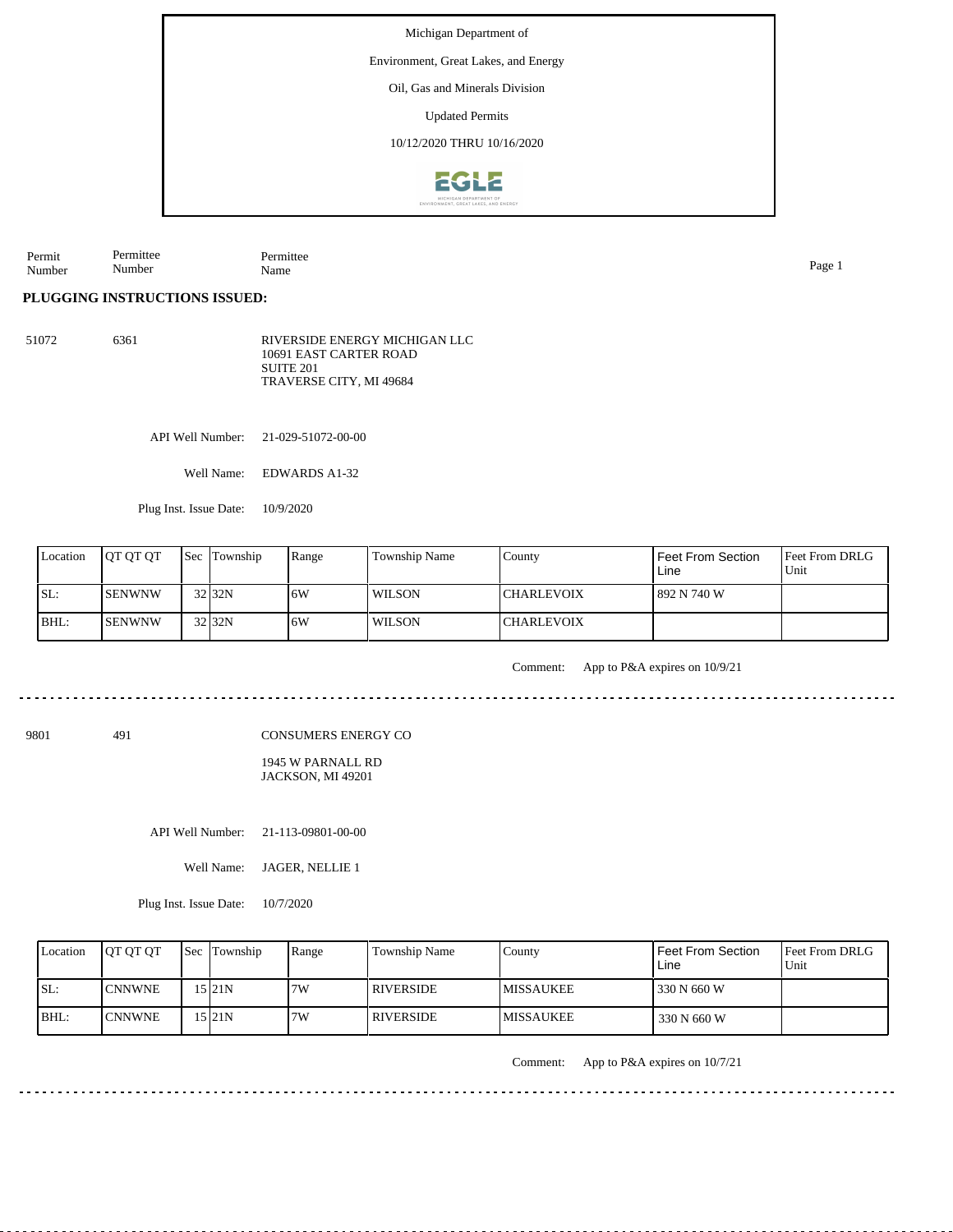## Environment, Great Lakes, and Energy

Oil, Gas and Minerals Division

Updated Permits

10/12/2020 THRU 10/16/2020



Permit Number Permittee Number Permittee Name Page 2

**RECORD OF WELL PLUGGING:**

34339 6361 RIVERSIDE ENERGY MICHIGAN LLC 10691 EAST CARTER ROAD SUITE 201 TRAVERSE CITY, MI 49684

API Well Number: 21-137-34339-00-00

Well Name: STATE CHESTER 2-31 SWD

Plugging Date: 9/3/2020

| Location | <b>IOT OT OT</b> | <b>Sec Township</b> | Range | Township Name  | County         | l Feet From Section<br>Line | l Feet From DRLG<br>Unit |
|----------|------------------|---------------------|-------|----------------|----------------|-----------------------------|--------------------------|
| SL:      | <b>ISENENE</b>   | 31 <sub>30</sub> N  | 2W    | <b>CHESTER</b> | IOTSEGO        | 1100 N 460 E                |                          |
| BHL:     | <b>ISENENE</b>   | 31 30N              | 2W    | <b>CHESTER</b> | <b>IOTSEGO</b> | 1100 N 460 E                |                          |

<u>. . . . . . . . . . .</u>

41641 6361

RIVERSIDE ENERGY MICHIGAN LLC 10691 EAST CARTER ROAD SUITE 201 TRAVERSE CITY, MI 49684

API Well Number: 21-137-30873-01-00

Well Name: TOMASKI SWD 1-19

Plugging Date: 9/3/2020

| Location | <b>OT OT OT</b> | <b>Sec</b> Township | Range | <b>Township Name</b> | County         | Feet From Section<br>Line | <b>Feet From DRLG</b><br>Unit |
|----------|-----------------|---------------------|-------|----------------------|----------------|---------------------------|-------------------------------|
| ISL:     | <b>ISESESW</b>  | 19 <sub>30</sub> N  | 1W    | <b>CHARLTON</b>      | <b>IOTSEGO</b> | 580 S 350 E               |                               |
| BHL:     | <b>ISESESW</b>  | 19 <sub>30</sub> N  | 1W    | <b>CHARLTON</b>      | <b>IOTSEGO</b> |                           |                               |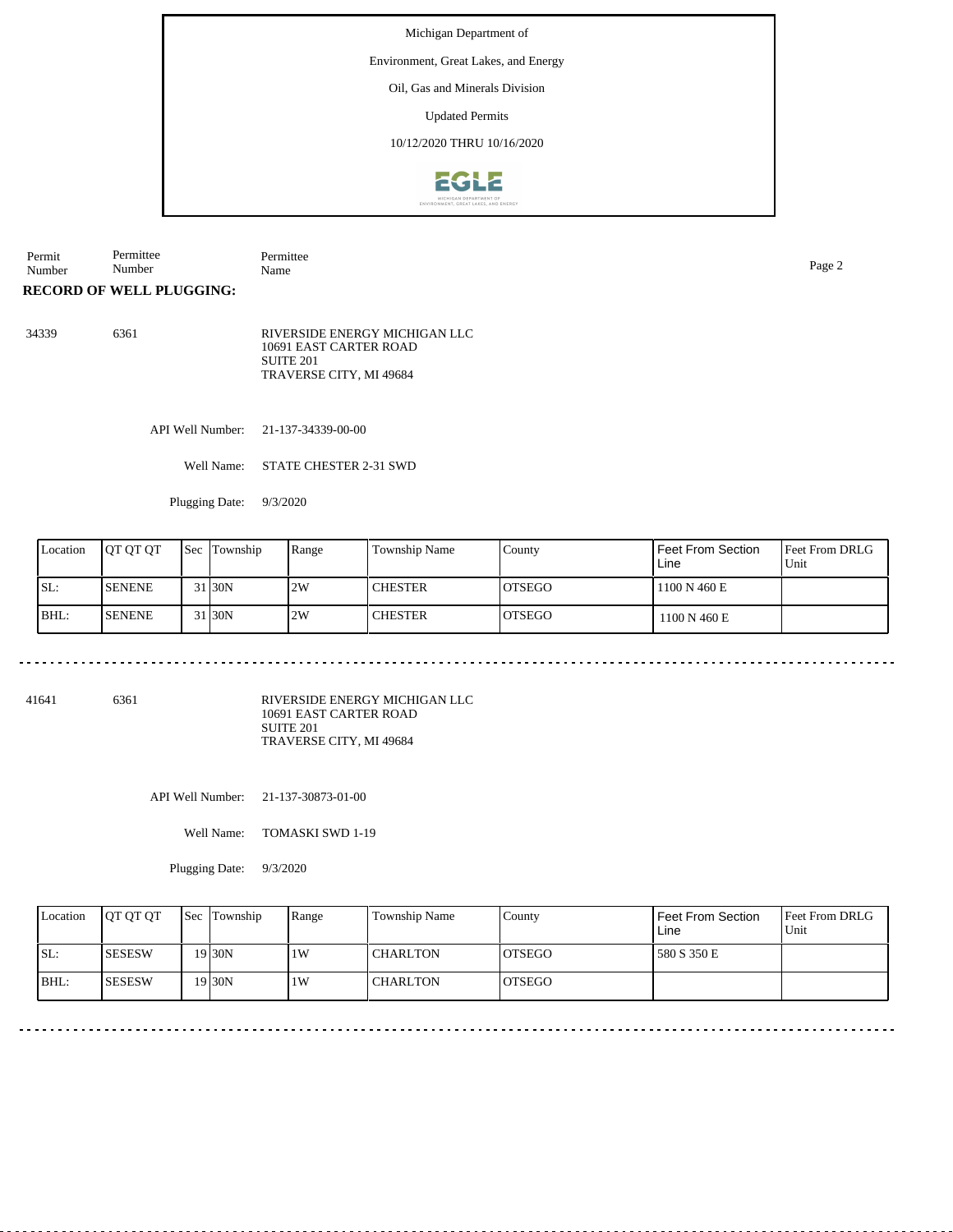#### Environment, Great Lakes, and Energy

Oil, Gas and Minerals Division

Updated Permits

10/12/2020 THRU 10/16/2020



| Permit<br>Number | Permittee<br>Number | Permittee<br>Name | Page 3 |
|------------------|---------------------|-------------------|--------|
|                  |                     |                   |        |

47399 25 DELTA OIL CO INC

> 125 WINDSOR DR STE 101 OAK BROOK, IL 60523

API Well Number: 21-119-47399-00-00

Well Name: MONTMORENCY B3-32 SWD

Plugging Date: 7/24/2020

| Location | <b>OT OT OT</b> | Sec | Township          | Range | <b>Township Name</b> | County              | <b>Feet From Section</b><br>Line | <b>IFeet From DRLG</b><br>Unit |
|----------|-----------------|-----|-------------------|-------|----------------------|---------------------|----------------------------------|--------------------------------|
| SL:      | <b>INWSWNE</b>  |     | 32 <sub>32N</sub> | 1E    | <b>I MONTMORENCY</b> | <b>IMONTMORENCY</b> | 887 S 269 W                      |                                |
| IBHL:    | <b>INWSWNE</b>  |     | 32 <sub>32N</sub> | 1E    | <b>I MONTMORENCY</b> | <b>IMONTMORENCY</b> | 887 S 269 W                      |                                |

61337 6498

WOLVERINE GAS AND OIL COMPANY OF MICHIGAN LLC ONE RIVERFRONT PLAZA 55 CAMPAU, NW GRAND RAPIDS, MI 49503

API Well Number: 21-077-62007-02-00

Well Name: EDGE WOOD DAIRY 25-1B

Plugging Date: 9/24/2020

| Location | <b>IOT OT OT</b> | <b>Sec</b> Township | Range | Township Name | County           | Feet From Section<br>Line | <b>Feet From DRLG</b><br>Unit |
|----------|------------------|---------------------|-------|---------------|------------------|---------------------------|-------------------------------|
| SL:      | ISESWNW          | $25$ <sub>3S</sub>  | 10W   | I PAVILION    | <b>KALAMAZOO</b> | 2325 N 1220 W             |                               |
| $IBHL$ : | <b>ISESWNW</b>   | $25$ <sub>3S</sub>  | 10W   | l PAVILION    | <b>KALAMAZOO</b> | 2273 N 1023 W             | 1376 S 1023 W                 |

True Vertical Depth: 3773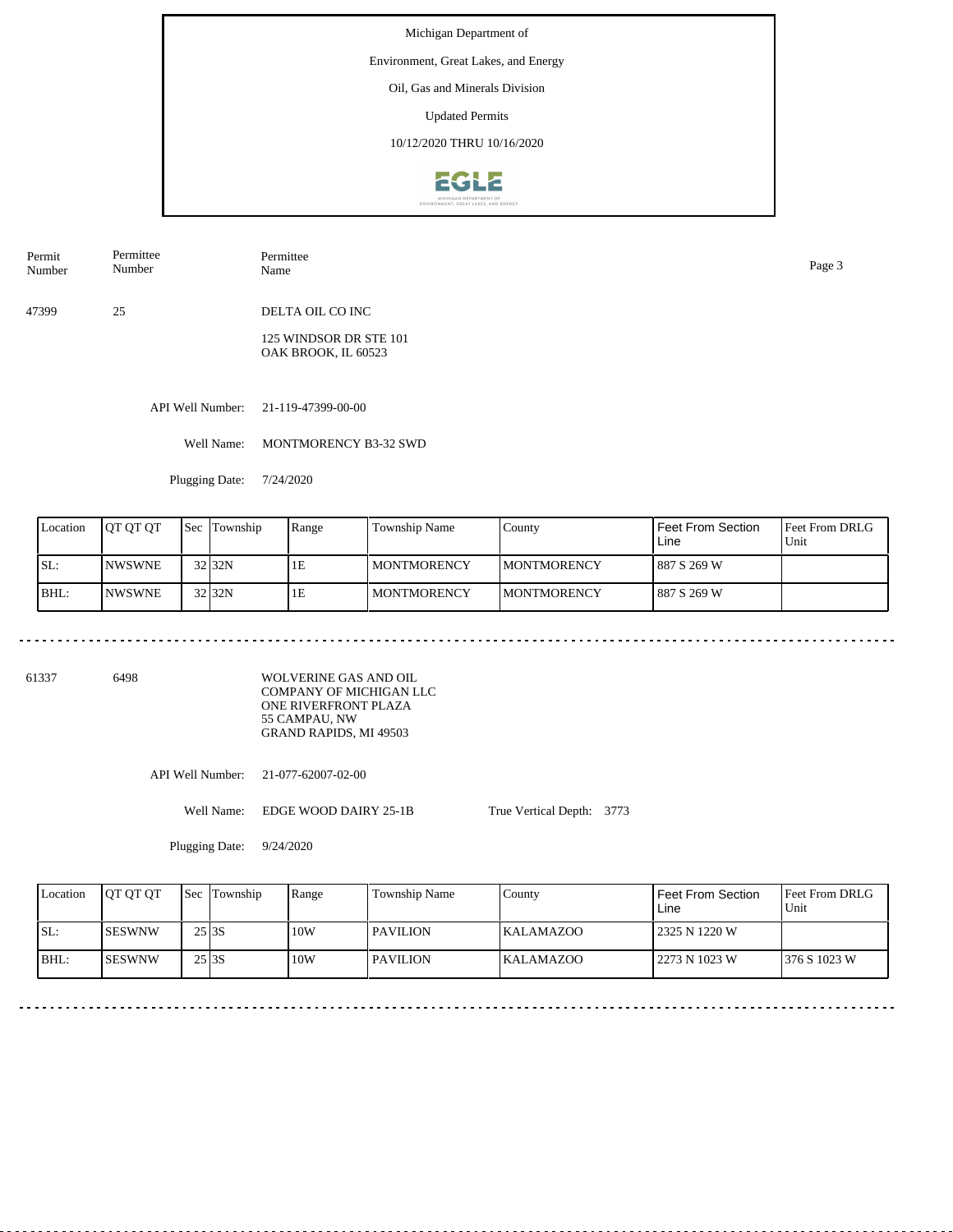#### Environment, Great Lakes, and Energy

Oil, Gas and Minerals Division

Updated Permits

10/12/2020 THRU 10/16/2020



Permit Number Permittee Number Permittee

**APPLICATIONS TO CHANGE WELL STATUS:**

20667 80

BAILER AND DESHAW

PO BOX 366 KAWKAWLIN, MI 48631

API Well Number: 21-157-20667-00-00

Well Name: MURPHY, HARRISON ET AL A-1

Approval Date: 9/28/2020

| Location | <b>IOT OT OT</b> | <b>Sec Township</b> | Range | <b>Township Name</b> | County          | Feet From Section<br>Line | <b>Feet From DRLG</b><br>Unit |
|----------|------------------|---------------------|-------|----------------------|-----------------|---------------------------|-------------------------------|
| SL:      | <b>SWNWSE</b>    | 30 10N              | 7Ε    | <b>ARBELA</b>        | <b>ITUSCOLA</b> | 1990 N 330 W              | 1990 N 330 W                  |
| BHL:     | ISWNWSE          | 30 10N              | 7Ε    | <b>ARBELA</b>        | <b>ITUSCOLA</b> |                           |                               |

ACOWS to Repair Casing or Squeeze Cement Proposed Rework: ACOWS to Repair Casing or Squeeze Cement Comment: ACOWS to cement casing annulus for brine disposal conversion expires 9/28/21 

20798 80

PO BOX 366 KAWKAWLIN, MI 48631

BAILER AND DESHAW

API Well Number: 21-145-20798-00-00

Well Name: WOLOHAN EST B-1

Approval Date: 9/28/2020

| Location | <b>IOT OT OT</b> | <b>Sec</b> Township | Range | Township Name    | County          | <b>Feet From Section</b><br>Line | <b>Feet From DRLG</b><br>Unit |
|----------|------------------|---------------------|-------|------------------|-----------------|----------------------------------|-------------------------------|
| SL:      | <b>E2NWSE</b>    | 19 10N              | 6E    | <b>BIRCH RUN</b> | <b>ISAGINAW</b> | 755 N 920 W                      | 1755 N 400 E                  |
| BHL:     | <b>E2NWSE</b>    | 19 <sub>10N</sub>   | 6E    | <b>BIRCH RUN</b> | <b>ISAGINAW</b> |                                  |                               |

ACOWS to Repair Casing or Squeeze Cement

Proposed Rework: ACOWS to Repair Casing or Squeeze Cement Comment: ACOWS to cement casing annulus for conversion to brine disposal well expires 9/28/21

Name Page 4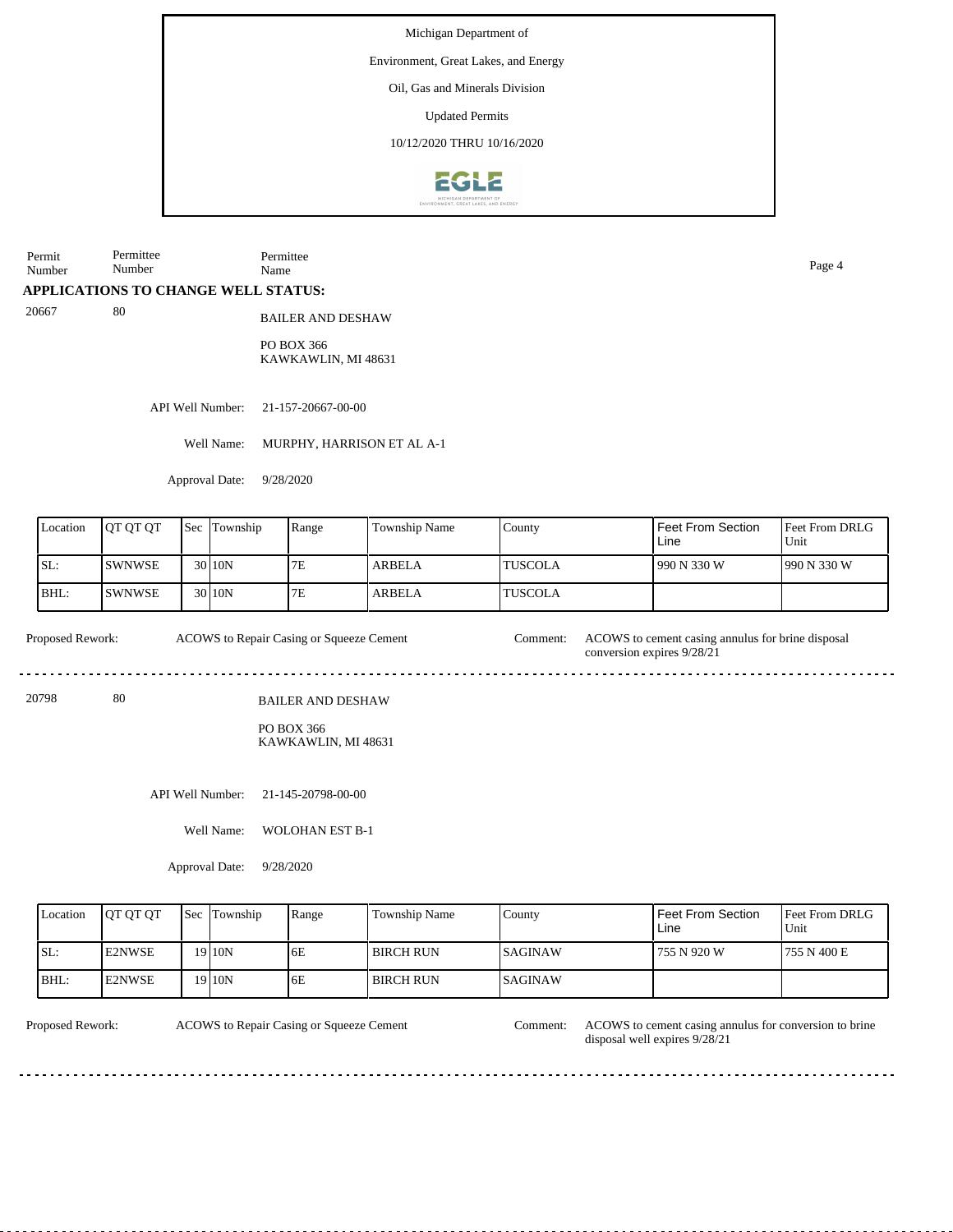### Environment, Great Lakes, and Energy

Oil, Gas and Minerals Division

Updated Permits

10/12/2020 THRU 10/16/2020



Permit Number Permittee Number Permittee Name Page 5 API Well Number: 21-009-50379-00-00 Well Name: DEVREISE B3-8 50379 6361 RIVERSIDE ENERGY MICHIGAN LLC 10691 EAST CARTER ROAD SUITE 201 TRAVERSE CITY, MI 49684

Approval Date: 10/9/2020

| Location | <b>IOT OT OT</b> | 'Sec | Township          | Range | Township Name | County         | Feet From Section<br>Line | <b>Feet From DRLG</b><br>Unit |
|----------|------------------|------|-------------------|-------|---------------|----------------|---------------------------|-------------------------------|
| SL:      | <b>NESWNE</b>    |      | 8 <sub>30</sub> N | 16W   | l CHESTONIA   | <b>JANTRIM</b> | 783 S 950 W               | 1539 N 364 E                  |
| IBHL:    | <b>NESWNE</b>    |      | 8 <sub>30</sub> N | 16W   | l CHESTONIA   | <b>ANTRIM</b>  |                           |                               |

 $\overline{\phantom{a}}$ 

Proposed Rework: Temporarily Abandoned Comment: ACOWS for TA expires on 10/9/25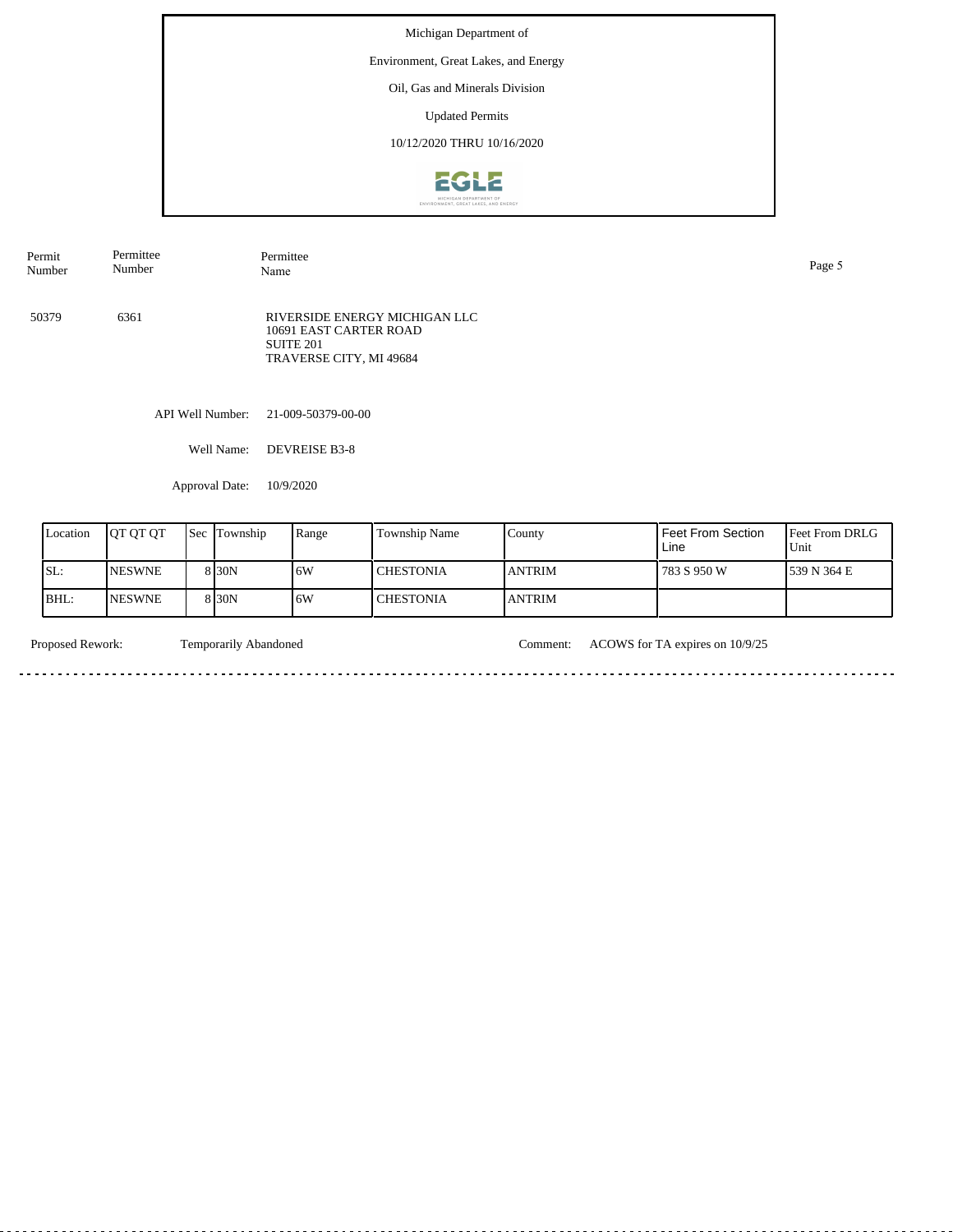#### Environment, Great Lakes, and Energy

Oil, Gas and Minerals Division

Updated Permits

10/12/2020 THRU 10/16/2020



API Well Number: 21-001-51744-00-00 51744 6361 RIVERSIDE ENERGY MICHIGAN LLC 10691 EAST CARTER ROAD SUITE 201 TRAVERSE CITY, MI 49684 Permit Number Permittee Number Permittee Name Page 6

Well Name: STATE CALEDONIA & L.L.W.A. D4-15

Approval Date: 10/9/2020

| Location | <b>OT OT OT</b> | <b>Sec</b> | Township | Range | Township Name    | County         | Feet From Section<br>Line | <b>Feet From DRLG</b><br>Unit |
|----------|-----------------|------------|----------|-------|------------------|----------------|---------------------------|-------------------------------|
| ISL:     | <b>INESESE</b>  |            | 15 28N   | 8E    | <b>CALEDONIA</b> | <b>IALCONA</b> | 1913 S 394 E              | 1405 N 394 E                  |
| BHL:     | <b>INESESE</b>  |            | 15 28N   | 8E    | <b>CALEDONIA</b> | <b>IALCONA</b> |                           |                               |

Proposed Rework: Temporarily Abandoned Comment: ACOWS for TA expires on 10/9/21

51745 6361

RIVERSIDE ENERGY MICHIGAN LLC 10691 EAST CARTER ROAD SUITE 201

TRAVERSE CITY, MI 49684

API Well Number: 21-001-51745-00-00

Well Name: LOST LAKE WOODS ASSOCIATION C2-15

Approval Date: 10/9/2020

| Location | <b>IOT OT OT</b> | <b>Sec</b> Township | Range | Township Name    | County        | Feet From Section<br>Line | <b>Feet From DRLG</b><br>Unit |
|----------|------------------|---------------------|-------|------------------|---------------|---------------------------|-------------------------------|
| SL:      | <b>INENESW</b>   | 15 I 28 N           | 8E    | <b>CALEDONIA</b> | <b>ALCONA</b> | 399 N 411 E               | 1399 N 411 E                  |
| IBHL:    | <b>INENESW</b>   | 15 I 28 N           | 8E    | <b>CALEDONIA</b> | I ALCONA      |                           |                               |

Proposed Rework: Temporarily Abandoned Comment: ACOWS for TA expires on 10/9/21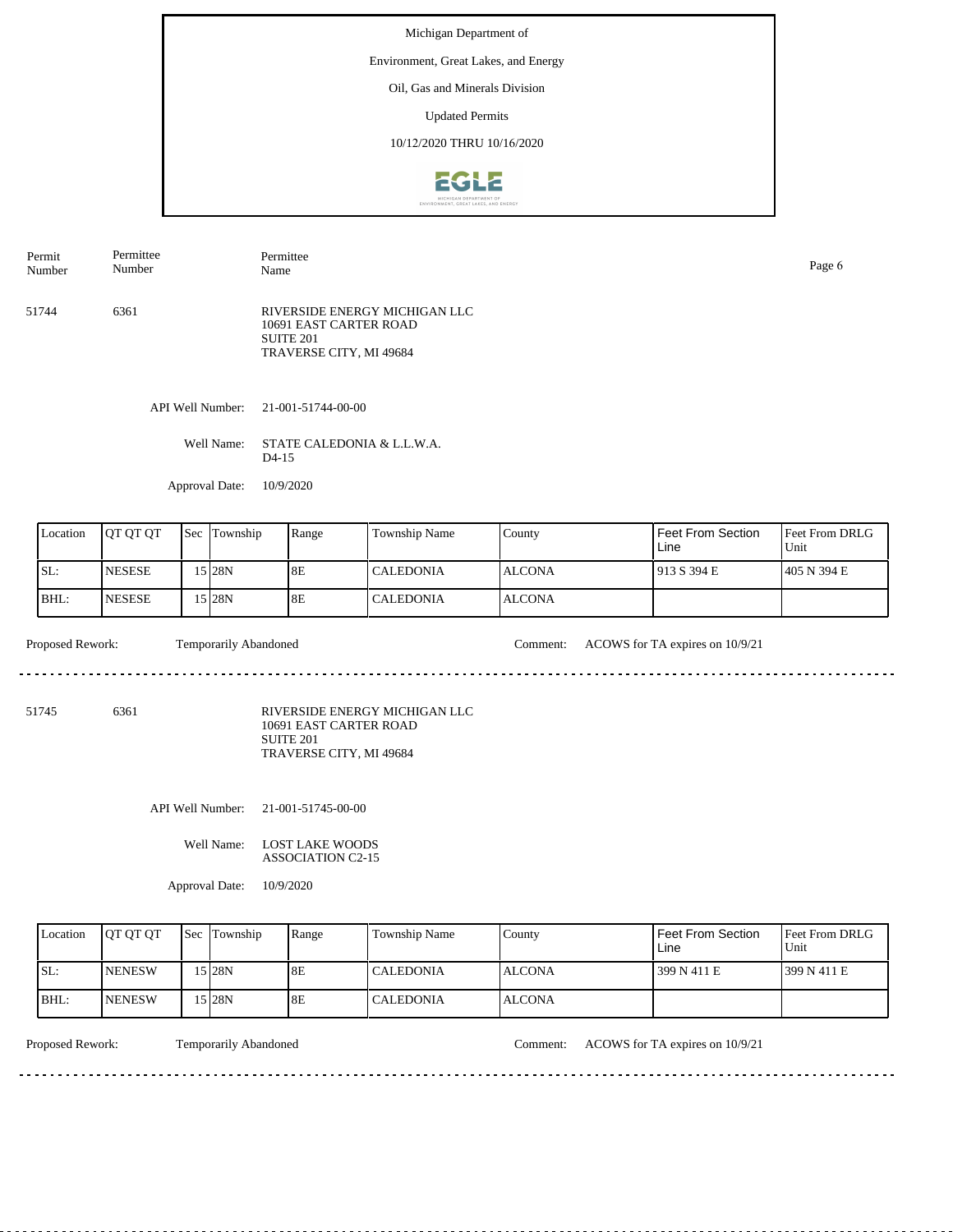#### Environment, Great Lakes, and Energy

Oil, Gas and Minerals Division

Updated Permits

10/12/2020 THRU 10/16/2020



| Permit<br>Number | Permittee<br>Number | Permittee<br>Name                                                                                          | Page 7 |
|------------------|---------------------|------------------------------------------------------------------------------------------------------------|--------|
| 51790            | 6361                | RIVERSIDE ENERGY MICHIGAN LLC<br>10691 EAST CARTER ROAD<br>SUITE <sub>201</sub><br>TRAVERSE CITY, MI 49684 |        |

API Well Number: 21-001-51790-00-00

Well Name: LOST LAKE WOODS ASSOC. ET AL B4-21

Approval Date: 10/9/2020

| Location | <b>IOT OT OT</b> | <b>Sec</b> | Township           | Range | Township Name | County         | Feet From Section<br>Line | <b>Feet From DRLG</b><br>Unit |
|----------|------------------|------------|--------------------|-------|---------------|----------------|---------------------------|-------------------------------|
| ISL:     | <b>INWSENE</b>   |            | 21 <sub>128N</sub> | 8E    | ALCONA        | <b>IALCONA</b> | 978 S 971 E               | 1350 N 971 E                  |
| BHL:     | <b>NWSENE</b>    |            | 21 <sub>28N</sub>  | 8E    | ALCONA        | <b>ALCONA</b>  |                           |                               |

Proposed Rework: Temporarily Abandoned Comment: ACOWS for TA expires on 10/9/21

51815 6361

RIVERSIDE ENERGY MICHIGAN LLC 10691 EAST CARTER ROAD SUITE 201

TRAVERSE CITY, MI 49684

API Well Number: 21-001-51815-00-00

Well Name: LOST LAKE WOODS ASSOC. ET AL B2-21

Approval Date: 10/9/2020

| Location | <b>OT OT OT</b> | <b>Sec</b> Township | Range | Township Name | County         | Feet From Section<br>Line | <b>IFeet From DRLG</b><br>Unit |
|----------|-----------------|---------------------|-------|---------------|----------------|---------------------------|--------------------------------|
| SL:      | <b>SESENW</b>   | 21 <sub>28N</sub>   | 8E    | <b>ALCONA</b> | <b>JALCONA</b> | 526 S 350 E               | 1800 N 350 E                   |
| BHL:     | <b>SESENW</b>   | 21 <sub>28N</sub>   | 8E    | <b>ALCONA</b> | <b>IALCONA</b> |                           |                                |

. . . . . . . . . . . . . . . . . .

Proposed Rework: Temporarily Abandoned Comment: ACOWS for TA expires on 10/9/21

<u>. . . . . . . . . . . . .</u>

<u>. . . . . . . . . . . . . . . . . . .</u>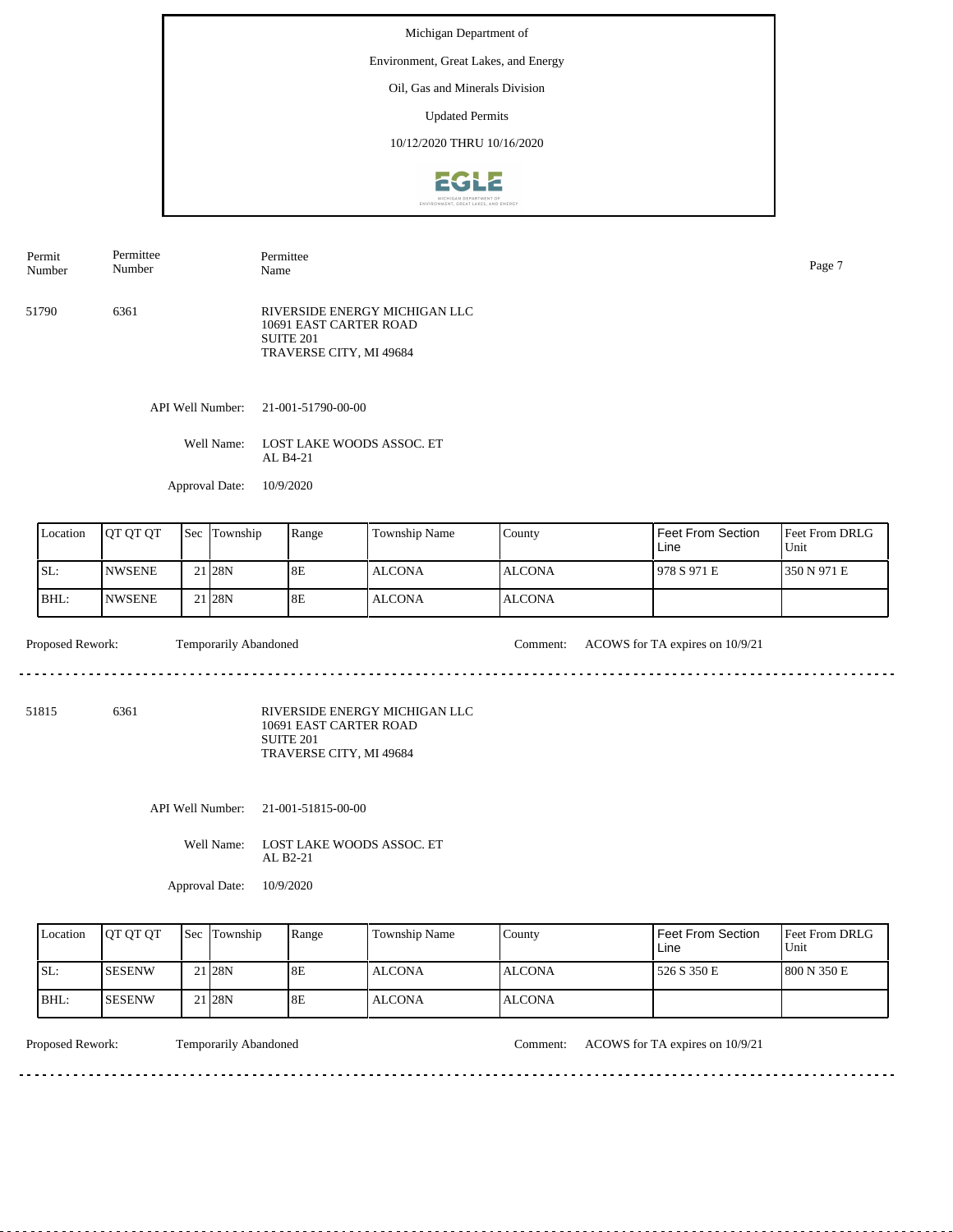Michigan Department of Environment, Great Lakes, and Energy Oil, Gas and Minerals Division Updated Permits 10/12/2020 THRU 10/16/2020EGLE

| Permit<br>Number | Permittee<br>Number | Name                  | Permittee                                             |                 |                           |                                  | Page 8                 |
|------------------|---------------------|-----------------------|-------------------------------------------------------|-----------------|---------------------------|----------------------------------|------------------------|
| 60692            | 6516                |                       | R CUBED L L C<br>2777 LYNX LANE                       |                 |                           |                                  |                        |
|                  |                     |                       | KINGSLEY, MI 49649                                    |                 |                           |                                  |                        |
|                  |                     | API Well Number:      | 21-055-36580-02-00                                    |                 |                           |                                  |                        |
|                  |                     | Well Name:            | WAGNER ET AL 1-4 HD1                                  |                 | True Vertical Depth: 6003 |                                  |                        |
|                  |                     | Approval Date:        | 10/14/2020                                            |                 |                           |                                  |                        |
| Location         | QT QT QT            | Sec Township          | Range                                                 | Township Name   | County                    | Feet From Section<br>Line        | Feet From DRLG<br>Unit |
| SL:              | <b>NWSWNW</b>       | 4 25N                 | $11\rm{W}$                                            | <b>MAYFIELD</b> | <b>GRAND TRAVERSE</b>     | 1798 N 660 W                     |                        |
| BHL:             | <b>SESWNW</b>       | 4 25N                 | 11W                                                   | <b>MAYFIELD</b> | <b>GRAND TRAVERSE</b>     | 2143 N 822 W                     | 631 S 516 E            |
| Proposed Rework: |                     | Temporarily Abandoned |                                                       |                 | Comment:                  | ACOWS for TA expires on 10/14/21 |                        |
| 60692            | 6516                |                       | R CUBED L L C<br>2777 LYNX LANE<br>KINGSLEY, MI 49649 |                 |                           |                                  |                        |
|                  |                     | API Well Number:      | 21-055-36580-03-00                                    |                 |                           |                                  |                        |
|                  |                     | Well Name:            | WAGNER ET AL 1-4 HD2                                  |                 | True Vertical Depth: 5977 |                                  |                        |
|                  |                     | Approval Date:        | 10/14/2020                                            |                 |                           |                                  |                        |
| Location         | QT QT QT            | Sec Township          | Range                                                 | Township Name   | County                    | Feet From Section<br>Line        | Feet From DRLG<br>Unit |
| SL:              | <b>NWSWNW</b>       | 425N                  | 11W                                                   | <b>MAYFIELD</b> | <b>GRAND TRAVERSE</b>     | 1798 N 660 W                     |                        |

NWSWNW

<u>. . . . . . . .</u>

BHL:

Temporarily Abandoned

 $4|25N$ 

Proposed Rework: Temporarily Abandoned Comment: ACOWS for TA expires on  $10/14/21$ 

1928 N 567 W

849 S 567 W

<u> - - - - - - - - - - -</u>

 $\frac{1}{2}$ 

11W

GRAND TRAVERSE MAYFIELD

 $- - - - - - -$